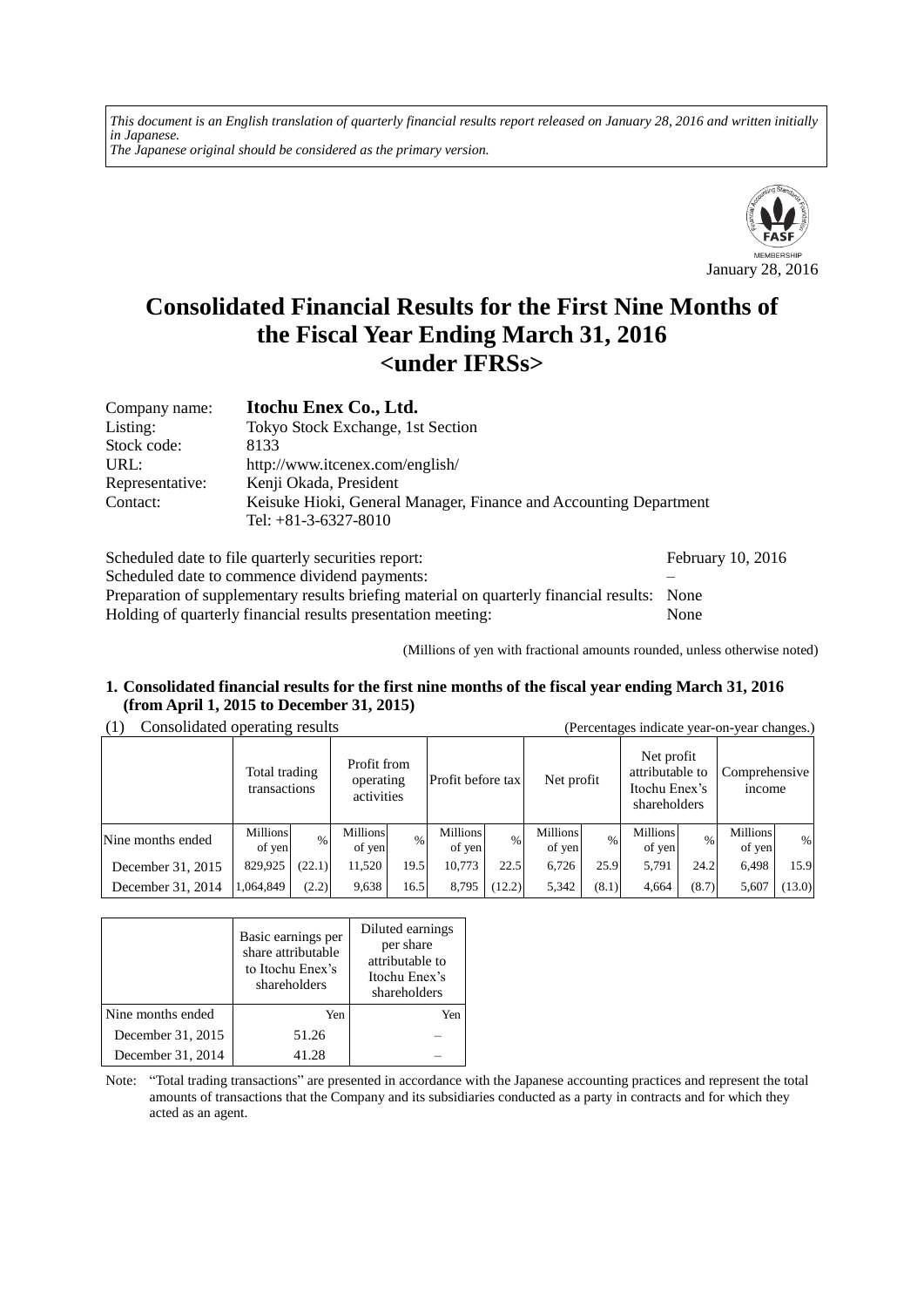#### (2) Consolidated financial position

|                   | Total assets    | Total equity    | Total shareholders'<br>equity | Ratio of shareholders'<br>equity to total assets |
|-------------------|-----------------|-----------------|-------------------------------|--------------------------------------------------|
| As of             | Millions of yen | Millions of yen | Millions of yen               | $\%$                                             |
| December 31, 2015 | 325,237         | 116,733         | 100,393                       | 30.9                                             |
| March 31, 2015    | 329,059         | 112,947         | 97,432                        | 29.6                                             |

## **2. Cash dividends**

|                                                    | Annual cash dividends per share |                        |                          |                 |       |  |
|----------------------------------------------------|---------------------------------|------------------------|--------------------------|-----------------|-------|--|
|                                                    | First quarter-end               | Second quarter-<br>end | Third quarter-end        | Fiscal year-end | Total |  |
|                                                    | Yen                             | Yen                    | Yen                      | Yen             | Yen   |  |
| Fiscal year ended<br>March 31, 2015                | -                               | 11.00                  | $\overline{\phantom{0}}$ | 11.00           | 22.00 |  |
| Fiscal year ending<br>March 31, 2016               |                                 | 12.00                  |                          |                 |       |  |
| Fiscal year ending<br>March 31, 2016<br>(Forecast) |                                 |                        | -                        | 12.00           | 24.00 |  |

Note: Revisions to the forecasts of cash dividends most recently announced: None

#### **3. Consolidated earnings forecasts for the fiscal year ending March 31, 2016 (from April 1, 2015 to March 31, 2016)**

| (Percentages indicate year-on-year changes.) |                               |       |                                     |      |                   |      |                                                                                               |      |                                             |
|----------------------------------------------|-------------------------------|-------|-------------------------------------|------|-------------------|------|-----------------------------------------------------------------------------------------------|------|---------------------------------------------|
|                                              | Total trading<br>transactions |       | Profit from operating<br>activities |      | Profit before tax |      | Net profit<br>attributable to Itochu attributable to<br>Enex's shareholders I Itochu Enex's I |      | Basic earnings<br>per share<br>shareholders |
|                                              | Millions of yen               |       | % Millions of yen                   |      | % Millions of yen |      | % Millions of yen                                                                             | $\%$ | Yen                                         |
| Fiscal year ending<br>March 31, 2016         | 1,350,000                     | (1.7) | 16,800                              | 28.2 | 15.200            | 25.1 | 8.200                                                                                         | 49.0 | 72.57                                       |

Note: Revisions to the consolidated earnings forecasts most recently announced: None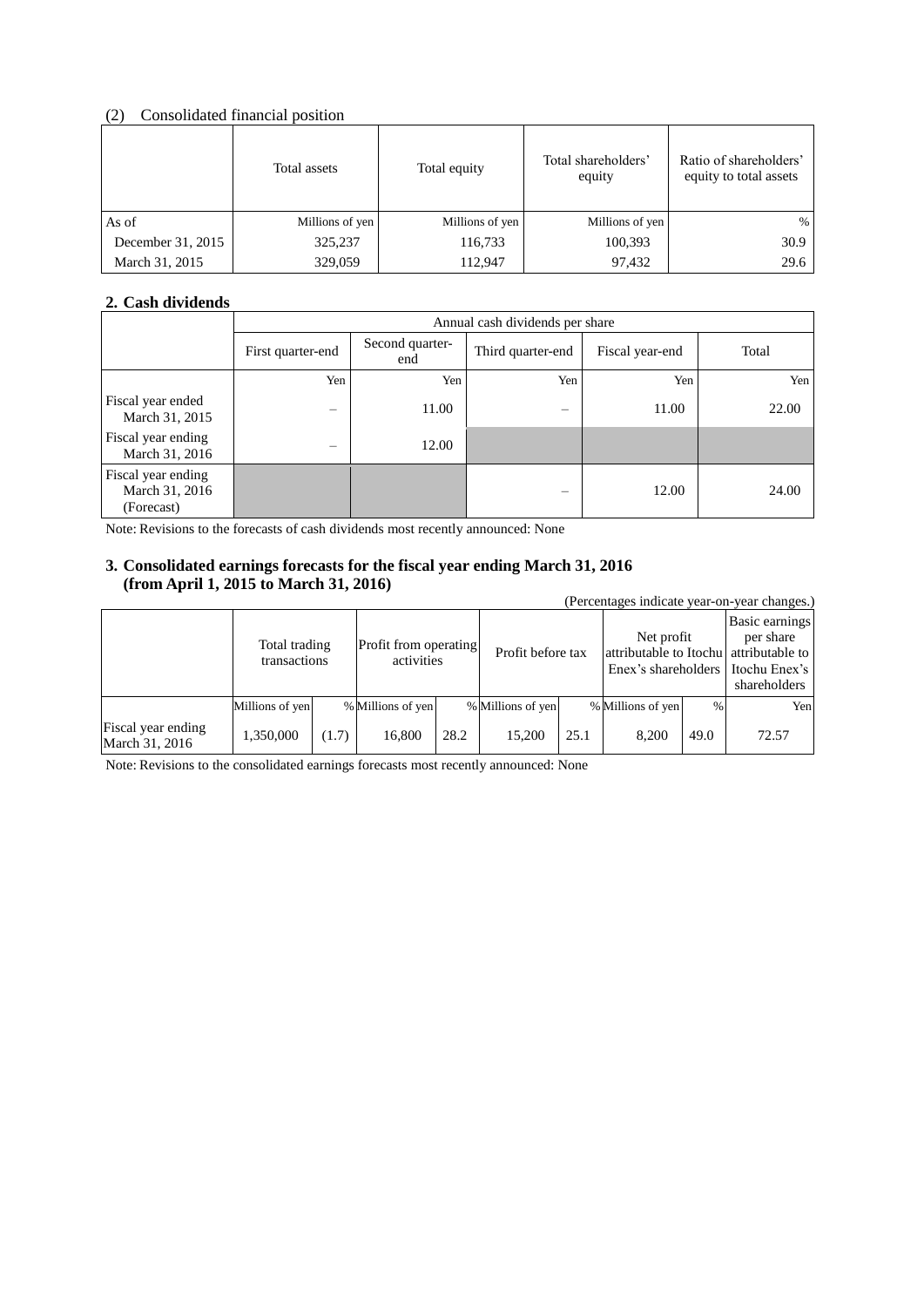**\* Notes**

- (1) Changes in significant subsidiaries during the period (changes in specified subsidiaries resulting in the change in scope of consolidation): None
- (2) Changes in accounting policies and changes in accounting estimates
	- a. Changes in accounting policies required by IFRSs: None
	- b. Changes in accounting policies other than the above: None
	- c. Changes in accounting estimates: None
- (3) Number of issued shares (common stock)
	- a. Total number of issued shares at end of period (including treasury stock)

| As of December 31, 2015 | 116,881,106 shares |
|-------------------------|--------------------|
| As of March $31, 2015$  | 116,881,106 shares |

#### b. Number of treasury stock at end of period

| As of December 31, 2015 | 3,891,769 shares |
|-------------------------|------------------|
| As of March 31, 2015    | 3,891,149 shares |

c. Average number of outstanding shares during period (cumulative from the beginning of the fiscal year)

| For the nine months ended December 31, 2015 | 112,989,631 shares |
|---------------------------------------------|--------------------|
| For the nine months ended December 31, 2014 | 112,990,718 shares |

\* Indication regarding execution of quarterly review procedures

This quarterly financial results report is out of the scope of the quarterly review procedures that are required by the Financial Instruments and Exchange Act. At the time of disclosure of this quarterly financial results report, the quarterly review procedures for the condensed quarterly financial statements pursuant to the Financial Instruments and Exchange Act are in progress.

\* Proper use of earnings forecasts, and other special notes

The forecasts and other forward-looking statements in this report are based on information currently available to the Company and on certain assumptions deemed to be reasonable by the Company. Actual business and other results may significantly differ from these forecasts due to various factors.

Please refer to "1. Qualitative Information Regarding Results for the First Six Months, (3) Explanation of Consolidated Earnings Forecasts and Other Forward-Looking Statements" on page 5 of the attached materials for the suppositions that form the assumptions for earnings forecasts and cautions concerning the use thereof.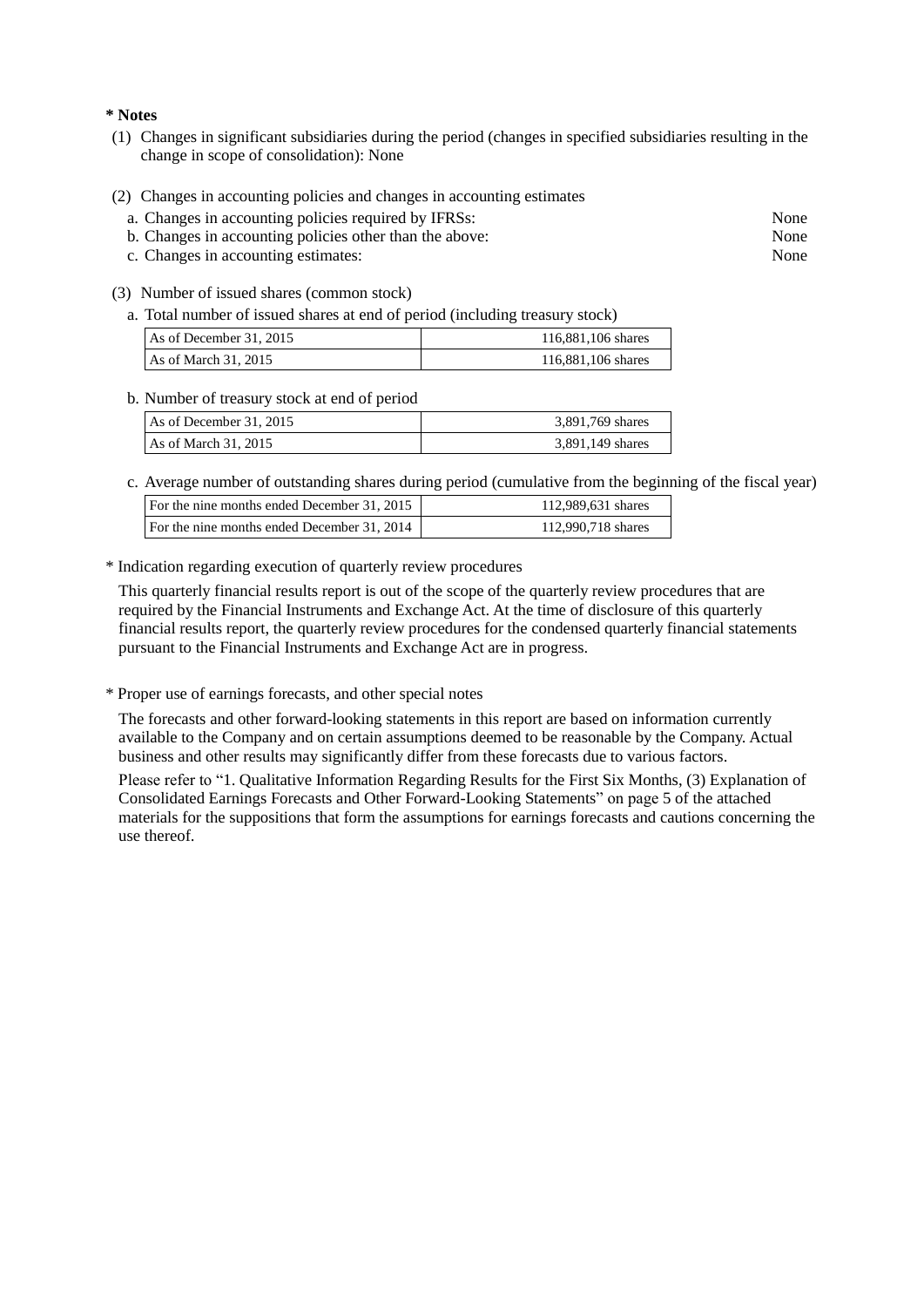#### **Contents of Attached Materials**

| (3) Explanation of Consolidated Earnings Forecasts and Other Forward-Looking Statements 5     |  |
|-----------------------------------------------------------------------------------------------|--|
|                                                                                               |  |
|                                                                                               |  |
| (2) Changes in Accounting Policies, Changes in Accounting Estimates, and Restatement of Prior |  |
|                                                                                               |  |
|                                                                                               |  |
|                                                                                               |  |
|                                                                                               |  |
|                                                                                               |  |
|                                                                                               |  |
| (5) Notes on Uncertainties of Entity's Ability to Continue as Going Concern                   |  |
|                                                                                               |  |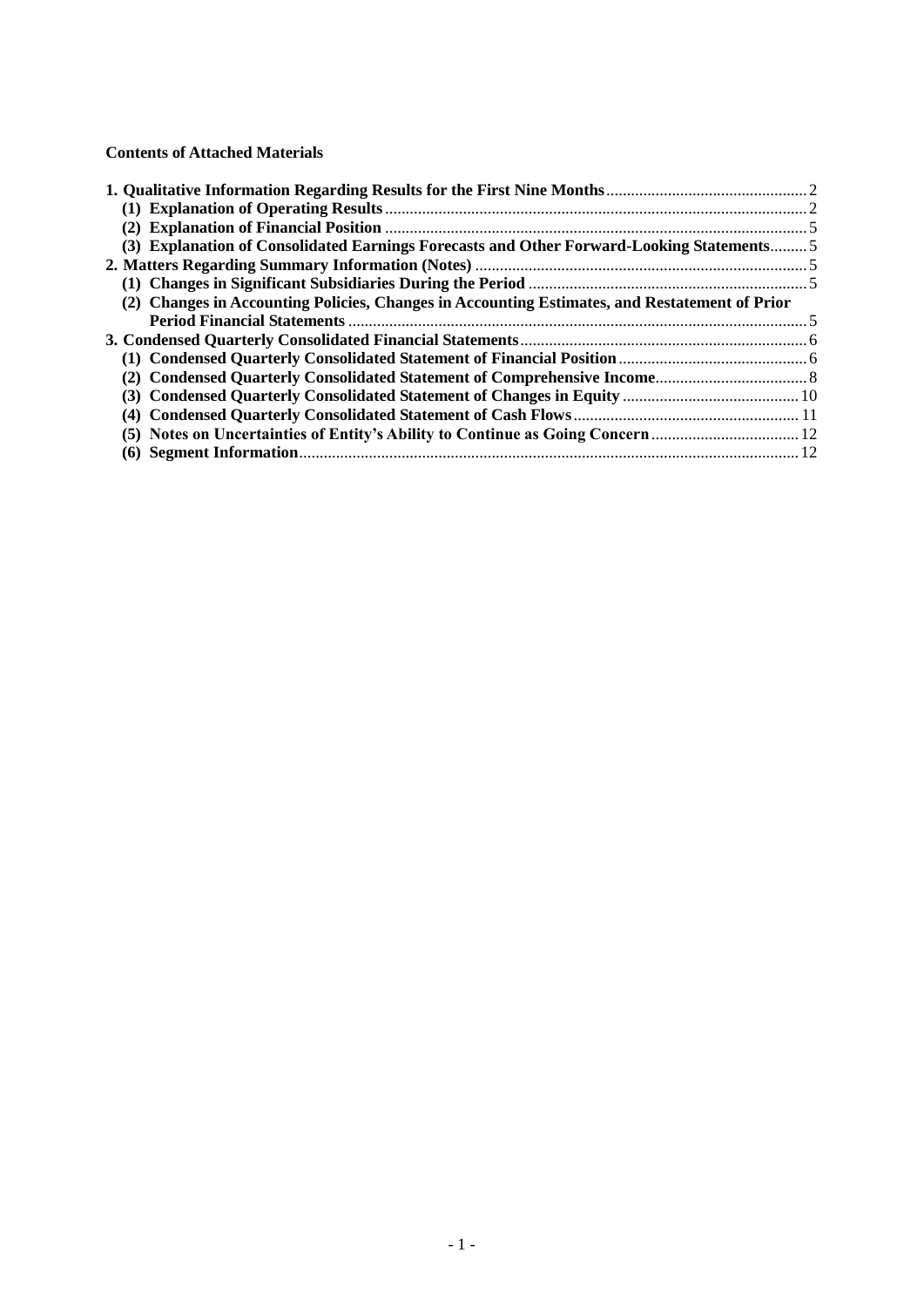# **1. Qualitative Information Regarding Results for the First Nine Months**

# **(1) Explanation of Operating Results**

#### 1) Results of operations

Despite signs of weakness in some areas, thanks to improvements in employment and income underpinned by the effects of government economic policies and ongoing monetary easing by the Bank of Japan, the Japanese economy maintained its moderate trend of recovery during the nine months ended December 31, 2015. However, due to the impact of efforts to move toward monetary policy normalization in the U.S. and slowing economies in China and other emerging countries, future global economic prospects remain uncertain.

In the petroleum products distribution industry, the price of crude oil declined sharply during the previous fiscal year. Although these prices rebounded to a rising trend, a decision by the Organization of the Petroleum Exporting Countries (OPEC) not to cut production and other factors caused the petroleum products market to slump once again. Domestic demand for petroleum products continues to decline. Due to unseasonably warm winter weather and other factors, sales volume fell from the corresponding period of the previous year, despite increased consumer willingness to buy after the consumption tax increase in the previous fiscal year and effects of the decline in fuel oil prices.

With regard to the power market, due to the impacts of falling costs of raw materials such as LNG resulting from the decline in crude oil prices and the restarting of a nuclear power plant, the spot average price was below that of the corresponding period of the previous year.

In this operating environment, the Itochu Enex Group formulated its two-year medium-term business plan "Moving 2016 —Sowing seeds for tomorrow—" starting this year and has been advancing its business based on following three basic policies:

- <i> Improvement of profitability
- $\langle ii \rangle$  Sowing seeds for long-term growth strategy
- $\langle iii\rangle$  Reinforcement of organizational strength and fundamental strength

As a part of efforts to advance these measures, we integrated the container pressure resistance inspection business for LP gas and gas for industrial use in April of last year and launched J-Cylinder Services Co., Ltd. By enhancing functions and increasing efficiency, we plan to complete container pressure resistance inspections on 350,000 units a year, with the goal of achieving the No. 1 share in the Kanto area.

In the asphalt business, in November of last year, we completed construction on our 12th asphalt terminal in Japan in the city of Mihara, Hiroshima Prefecture. We will use this terminal, one of the largest specialized asphalt facilities in Western Japan, to enhance sales in the Chugoku and Shikoku areas.

By the end of December last year, in preparation for the full-scale liberalization of the electricity retail market, the following companies had completed registration as electric power retailers: the Company, Oji-Itochu Enex Power Retailing Co., Ltd., Itochu Enex Home-Life Kanto Co., Ltd., and ECORE Co., Ltd. We plan to contribute to electricity supply in Japan through joint efforts involving our sales network and business segments and Group member companies, centered on the Power & Utility Division.

As a result of the above activities and the impact of declining crude oil prices, revenue during the nine months ended December 31, 2015, fell by 23.4% year on year to ¥555,791 million. Gross profit was ¥65,334 million (up 6.7% year on year); profit from operating activities was ¥11,520 million (up 19.5% year on year); profit before tax was ¥10,773 million (up 22.5% year on year); and net profit attributable to Itochu Enex's shareholders was ¥5,791 million (up 24.2% year on year).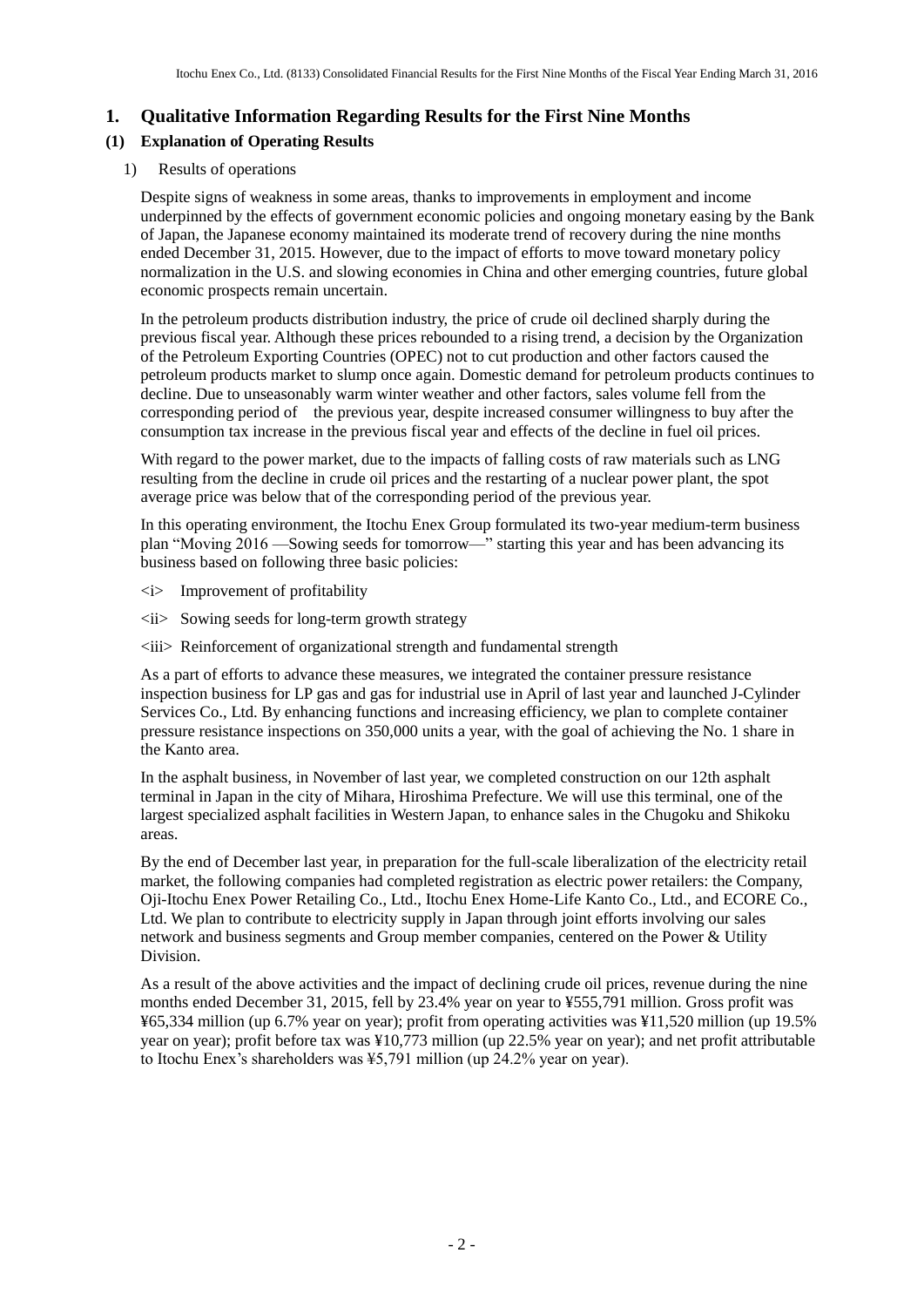#### 2) Results of operations by segment

#### **Home-Life Division**

In the Home-Life Division, the sales volume of LP gas fell slightly from that of the corresponding period of the previous fiscal year even though the number of new customer residences increased, due to weather factors including nationwide increases in temperature at the beginning of the fiscal year and an unseasonably warm winter. Profit increased from the corresponding period of the previous fiscal year despite inventory effects, because of successful efforts to secure some profits through the gas rate adjustment system.

For appliance sales, through the "Smart Life" campaign targeting Group companies through December of last year, we aggressively promoted sales of ENE-POWEBO S, a residential lithium-ion electricity storage system. We also sold greater numbers of appliances such as glass-top stoves, Ecojozu highefficiency water heaters, floor heaters, and bathroom dryers. As a result, profits from appliance sales increased from the corresponding period of the previous fiscal year.

In addition, we are currently making the necessary preparations and enhancements to our sales system for the full liberalization of the electricity retail market in April of this year. Group companies and operators are working jointly to launch electricity retail sales at full scale based on our nationwide LP gas sales network and sales expertise.

In October of last year, we established PT.ITC ENEX INDONESIA, a producer and seller of industrial gas in Indonesia. This entity is currently preparing for a full-fledged business launch during fiscal 2016 that will establish the foundations needed to advance into the gas business overseas.

As a result of these activities, revenue was ¥65,370 million (down 16.1% year on year); profit from operating activities was ¥1,367 million (up 17.3% year on year); and net profit attributable to Itochu Enex's shareholders was ¥138 million (up 181.9% year on year).

#### **Car-Life Division**

In the Car-Life Division, despite the further penetration of fuel-efficient vehicles and the effects of weather-related factors, including unseasonably warm winter weather, sales volume remained roughly unchanged from the corresponding period of the previous fiscal year, thanks to increased sales of motor vehicle fuel driven by sales promotions. Profit exceeded that of the corresponding period of the previous fiscal year despite difficulties related to slow demand for kerosene and decreased margins due to worsening market conditions, owing to cost reductions and contribution by the performance of Nissan Osaka Sales Co., Ltd., which became a subsidiary two years ago.

As part of our retail strategy, we introduced the Rakuten Super Points system at Group companies, a point service shared with Rakuten, Inc. By doing so, we will promote customer transfers between member stores to expand the number of customers of the Group as a whole.

In addition, the cumulative total number of members of the Japan Car Wash Federation (JCWF), for which Group member Enexauto Co., Ltd. serves as secretariat, rose to more than 1,500 facilities. The goal is to deliver expertise on car wash services to achieve higher levels of value added and vitalize the industry to which the Company's Car-Life Stations<sup>\*1</sup> belong by sharing examples of successes and holding seminars.

In the automobile-related business, we organized a campaign for referring customers using the CS network of Nissan Osaka Sales Co., Ltd. and the Company to create synergies.

The number of Car-Life Stations in the Itochu Enex Group as of December 31, 2015, was 2,007, marking a net decrease of 32 stations from the end of the previous fiscal year. We lost 55 stations through disaffiliation of unprofitable and decrepit stations while adding 23 newly affiliated stations.

As a result of these activities, revenue was ¥380,386 million (down 17.4% year on year); profit from operating activities was ¥2,774 million (up 2.5% year on year); and net profit attributable to Itochu Enex's shareholders was ¥1,360 million (up 1.6% year on year).

\*1 Car-Life Stations: Car-Life Stations are service stations offering multiple services provided by the Company.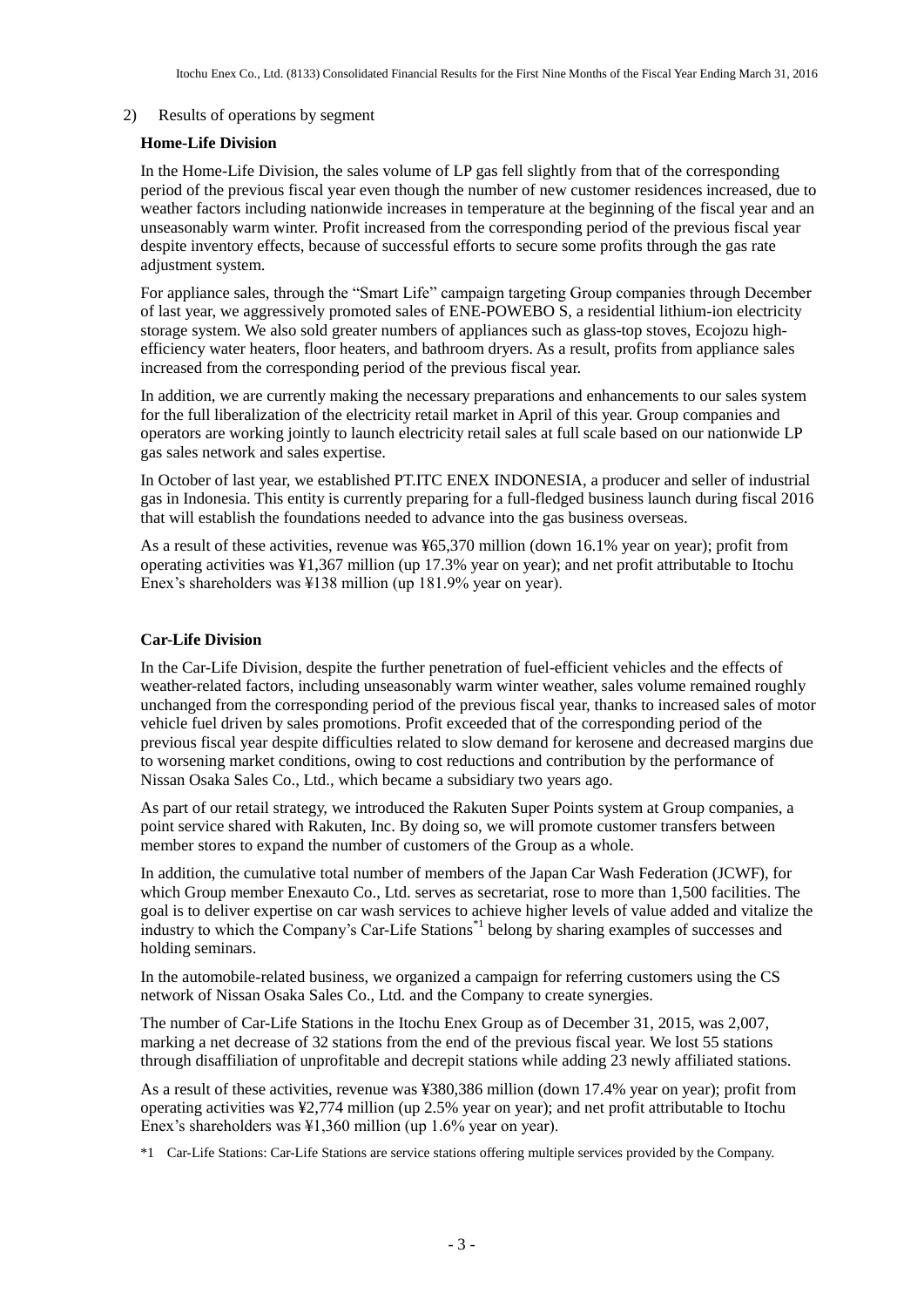#### **Power & Utility Division**

Within the Power & Utility Division, in the power generation area of the electricity and steam supply business\*2, we worked to enhance Itochu Enex's own power sources through the new construction or addition of wind power generation facilities in Tainai City, Niigata Prefecture (October 2014) and coal thermal power generation facilities in Hofu City, Yamaguchi Prefecture (March 2015). As a result, total power generation exceeded that of the corresponding period of the previous fiscal year.

In the sales area of the electricity and steam supply business, we added Oji-Itochu Enex Power Retailing Co., Ltd. to the power retailing system operated by the Company. Oji-Itochu Enex Power Retailing began selling electricity this fiscal year. Sales volume of electricity rose considerably from the corresponding period of the previous fiscal year. Profit in the electricity and steam supply business exceeded that of the corresponding period of the previous fiscal year thanks to increased electricity sales volume and lower costs attributable to falling unit prices of electricity procured from the wholesale power market.

In the heat supply business<sup>\*3</sup>, although demand for heat fluctuated with the seasons due to temperature factors in the Kanto region, sales volume remained unchanged from the corresponding period of the previous fiscal year. Due to efforts to reduce the cost of raw materials, centering on fuel, and other expenses, profit exceeded that of the corresponding period of the previous fiscal year.

Within this Division, we are strengthening coordination among divisions and preparing a sales system for the full liberalization of the electricity retail market this April. We will introduce and advance the sale of electricity companywide by combining electricity with existing petroleum products and LP gas.

As a result of these activities, revenue was ¥30,483 million (up 19.9% year on year); profit from operating activities was ¥3,743 million (up 20.1% year on year); and net profit attributable to Itochu Enex's shareholders was ¥1,891 million (up 18.6% year on year).

- \*2 Electricity and steam supply business: The electricity and steam supply business supplies electricity and steam generated at the time of power generation.
- \*3 Heat supply business: The heat supply business supplies cold and hot water for air conditioning to multiple office buildings and other buildings from a heat source plant using pipes.

#### **Energy Trade Division**

In the Energy Trade Division, due to factors including the decline of crude oil prices and decreased demand for kerosene due to unseasonably warm winter weather, sales conditions became harsh. Nonetheless, thanks to the steady buildup of new transactions, profit exceeded that of the corresponding period of the previous fiscal year.

Specific priority initiatives to optimize and refine the distribution functions in this division included expanding the network of supply bases nationwide in the AdBlue<sup>\*4</sup> sales business to 20 facilities, covering all of Japan from Hokkaido in the north to Okinawa in the south, as well as expanding the number of asphalt terminals nationwide in the asphalt sales business to 12. Through these activities, we have expanded the supply system and improved its stability in each business.

We are also making progress on preparations to develop new businesses in the reuse of waste oil from ships and reuse of fly ash discharged from coal thermal power plants. We will continue to aggressively tackle opportunities in various new businesses, including participation in a project to commercialize bio jet fuel in Japan in December of last year.

In sales of industrial fuels and materials, businesses in which this Division has already been active, we are proposing solutions that would combine various energies, such as electricity and LNG.

We will continue to flexibly adapt our businesses to a changing environment and respond to diversifying customer needs, both in Japan and worldwide, while continuing to optimize and refine our distribution functions.

As a result of these activities, revenue was ¥79,552 million (down 50.7% year on year); profit from operating activities was ¥2,853 million (up 54.5% year on year); and net profit attributable to Itochu Enex's shareholders was ¥1,887 million (up 63.4% year on year).

\*4 AdBlue is a high-grade urea solution used in SCR systems, which detoxifies nitrogen compounds (NOx) contained in exhaust gases of diesel vehicles.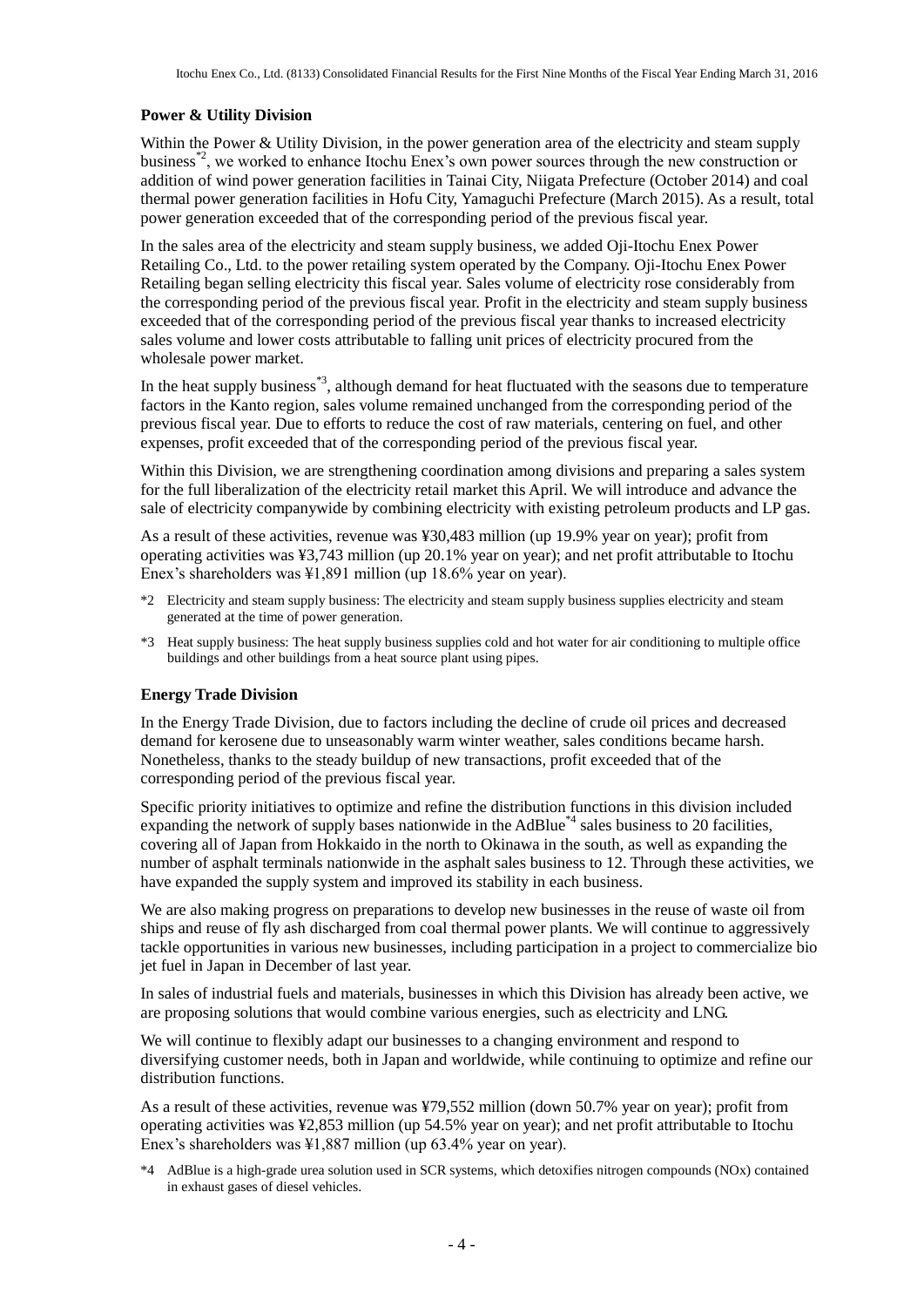#### **(2) Explanation of Financial Position**

#### **Assets, liabilities and equity**

Total assets amounted to ¥325,237 million as of December 31, 2015, a decrease of ¥3,822 million from March 31, 2015, mainly due to a decrease in trade notes and accounts receivable. Total liabilities amounted to ¥208,504 million, a decrease of ¥7,608 million from March 31, 2015, mainly due to a decrease in trade notes and accounts payable. Total equity totaled ¥116,733 million, an increase of ¥3,786 million from March 31, 2015, due to factors including increased retained earnings.

#### **Cash flows**

Cash and cash equivalents (net cash) totaled ¥19,039 million as of December 31, 2015, up ¥2,855 million from March 31, 2015.

#### *Cash flows from operating activities*

Operating activities earned net cash of ¥18,398 million. Major items included profit before tax of ¥10,773 million, depreciation and amortization of ¥9,215 million, revenues as funds required for trading of ¥3,204 million, and income tax payments of ¥3,898 million.

#### *Cash flows from investing activities*

Investing activities used net cash of ¥14,713 million. Major items included purchase of investments of ¥5,143 million, payments for purchase of property, plant and equipment and investment property of ¥8,866 million, and ¥1,690 million paid to acquire subsidiaries.

#### *Cash flows from financing activities*

Financing activities used net cash of ¥912 million. Major items included proceeds from an increase in interest-bearing debt of ¥7,038 million, redemption of bonds of ¥5,240 million, and expenses as payment of cash dividends of ¥2,709 million.

#### **(3) Explanation of Consolidated Earnings Forecasts and Other Forward-Looking Statements**

Although operating performance could be affected by various factors, including crude oil prices, market conditions, changes in the weather, and the Japanese government's energy policy, we have not revised our full-year consolidated earnings forecasts announced on April 30, 2015.

## **2. Matters Regarding Summary Information (Notes)**

#### **(1) Changes in Significant Subsidiaries During the Period**

No items to report.

#### **(2) Changes in Accounting Policies, Changes in Accounting Estimates, and Restatement of Prior Period Financial Statements**

Accounting policies that Itochu Enex Group has applied in the condensed quarterly consolidated financial statements are the same policies that were applied in the consolidated financial statements for the previous fiscal year.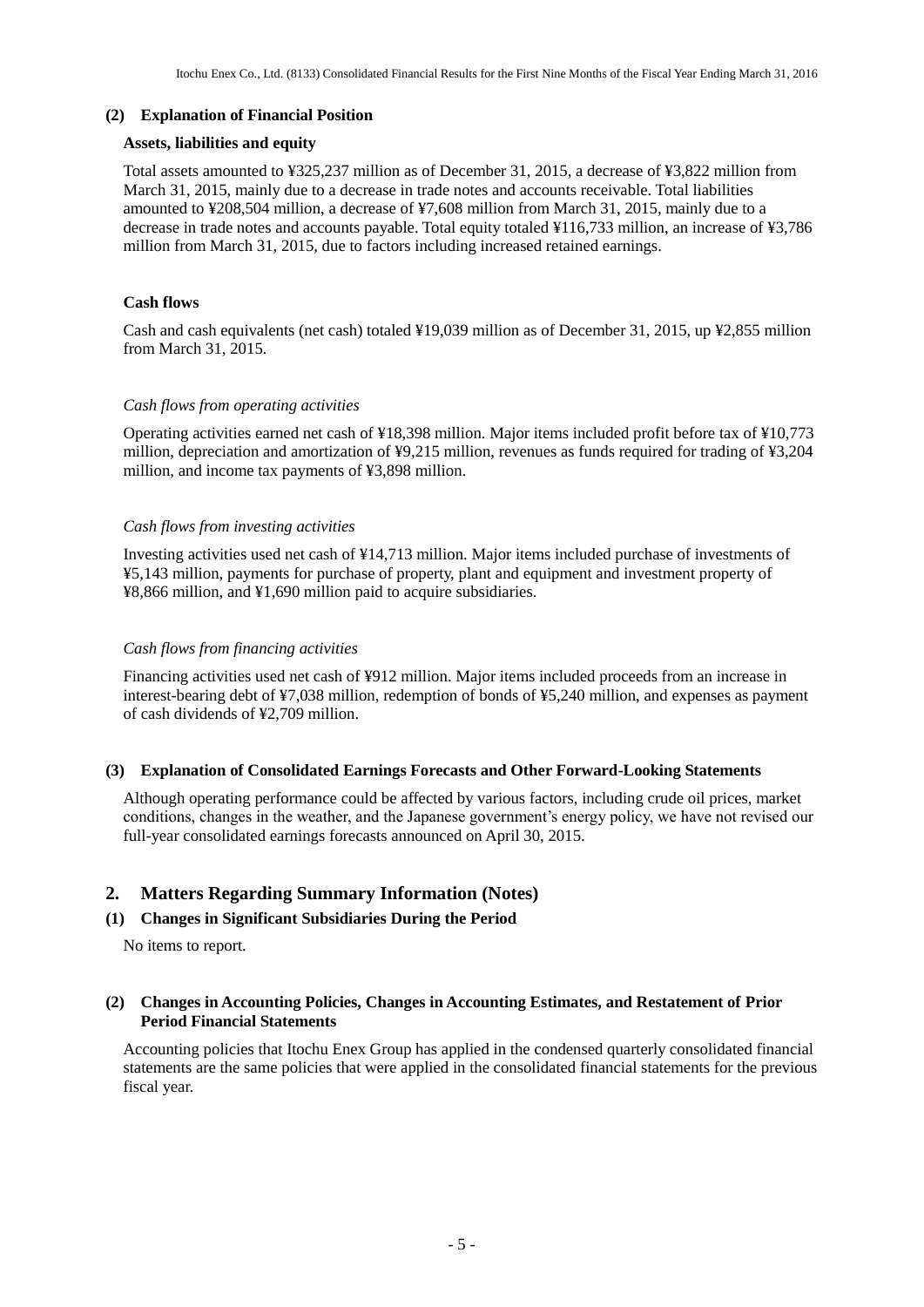# **3. Condensed Quarterly Consolidated Financial Statements**

# **(1) Condensed Quarterly Consolidated Statement of Financial Position**

|                                                     |                | (Millions of yen) |
|-----------------------------------------------------|----------------|-------------------|
|                                                     | As of          | As of             |
|                                                     | March 31, 2015 | December 31, 2015 |
| <b>ASSETS</b>                                       |                |                   |
| Current assets                                      |                |                   |
| Cash and cash equivalents                           | 16,184         | 19,039            |
| Trade receivables                                   | 98,449         | 91,372            |
| Other current financial assets                      | 11,431         | 16,190            |
| Inventories                                         | 27,794         | 22,322            |
| Trade advances paid                                 | 2,332          | 4,492             |
| Other current assets                                | 1,518          | 2,564             |
| Total current assets                                | 157,708        | 155,979           |
| Non-current assets                                  |                |                   |
| Investments accounted for by the equity method      | 10,551         | 9,647             |
| Other investments                                   | 8,924          | 9,119             |
| Non-current financial assets other than investments | 9.987          | 9.877             |
| Property, plant and equipment                       | 88,836         | 88,444            |
| Investment property                                 | 14,369         | 13,998            |
| Goodwill                                            | 108            | 629               |
| Intangible assets                                   | 23,474         | 24,450            |
| Deferred tax assets                                 | 13,448         | 11,693            |
| Other non-current assets                            | 1,653          | 1,401             |
| Total non-current assets                            | 171,351        | 169,258           |
| Total assets                                        | 329,059        | 325,237           |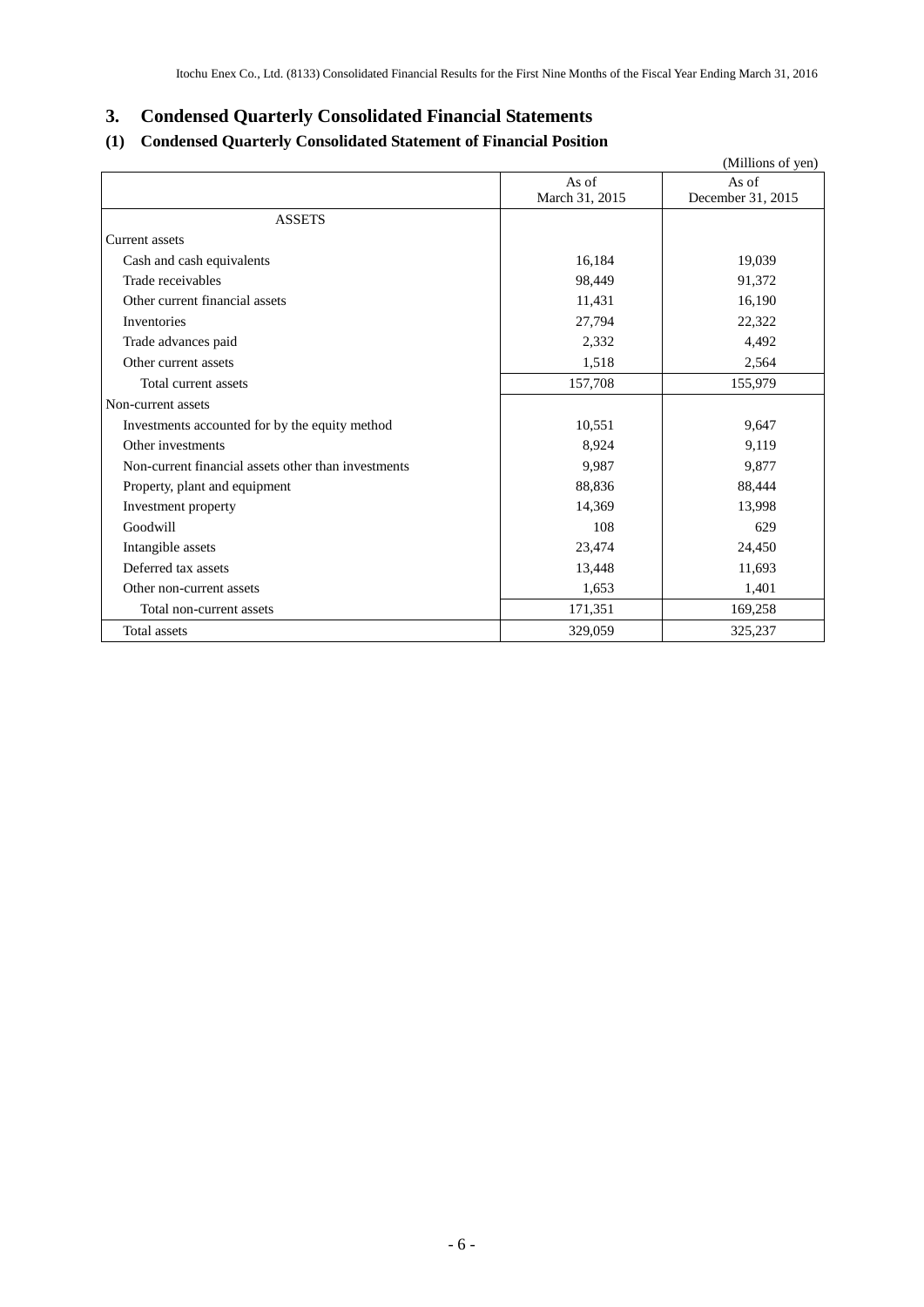|                                               |                | (Millions of yen) |
|-----------------------------------------------|----------------|-------------------|
|                                               | As of          | As of             |
|                                               | March 31, 2015 | December 31, 2015 |
| <b>LIABILITIES AND EQUITY</b>                 |                |                   |
| <b>Current liabilities</b>                    |                |                   |
| Short-term bonds and borrowings               | 14,208         | 12,354            |
| Trade payables                                | 104,564        | 96,699            |
| Other current financial liabilities           | 9,784          | 7,055             |
| Income taxes payable                          | 2,489          | 1,840             |
| Advances from customers                       | 7,078          | 7,100             |
| Other current liabilities                     | 11,320         | 8,945             |
| Total current liabilities                     | 149,443        | 133,993           |
| Non-current liabilities                       |                |                   |
| Non-current bonds and borrowings              | 26,746         | 32,791            |
| Other non-current financial liabilities       | 22,283         | 24,094            |
| Non-current liabilities for employee benefits | 9,350          | 9,538             |
| Deferred tax liabilities                      | 2,747          | 2,568             |
| Provisions                                    | 4,961          | 4,925             |
| Other non-current liabilities                 | 582            | 595               |
| Total non-current liabilities                 | 66,669         | 74,511            |
| <b>Total liabilities</b>                      | 216,112        | 208,504           |
| Equity                                        |                |                   |
| Common stock                                  | 19,878         | 19,878            |
| Capital surplus                               | 18,743         | 18,740            |
| Retained earnings                             | 62,223         | 65,324            |
| Other components of equity                    | (1,661)        | (1,797)           |
| Treasury stock                                | (1,751)        | (1,752)           |
| Total shareholders' equity                    | 97,432         | 100,393           |
| Non-controlling interests                     | 15,515         | 16,340            |
| Total equity                                  | 112,947        | 116,733           |
| Total liabilities and equity                  | 329,059        | 325,237           |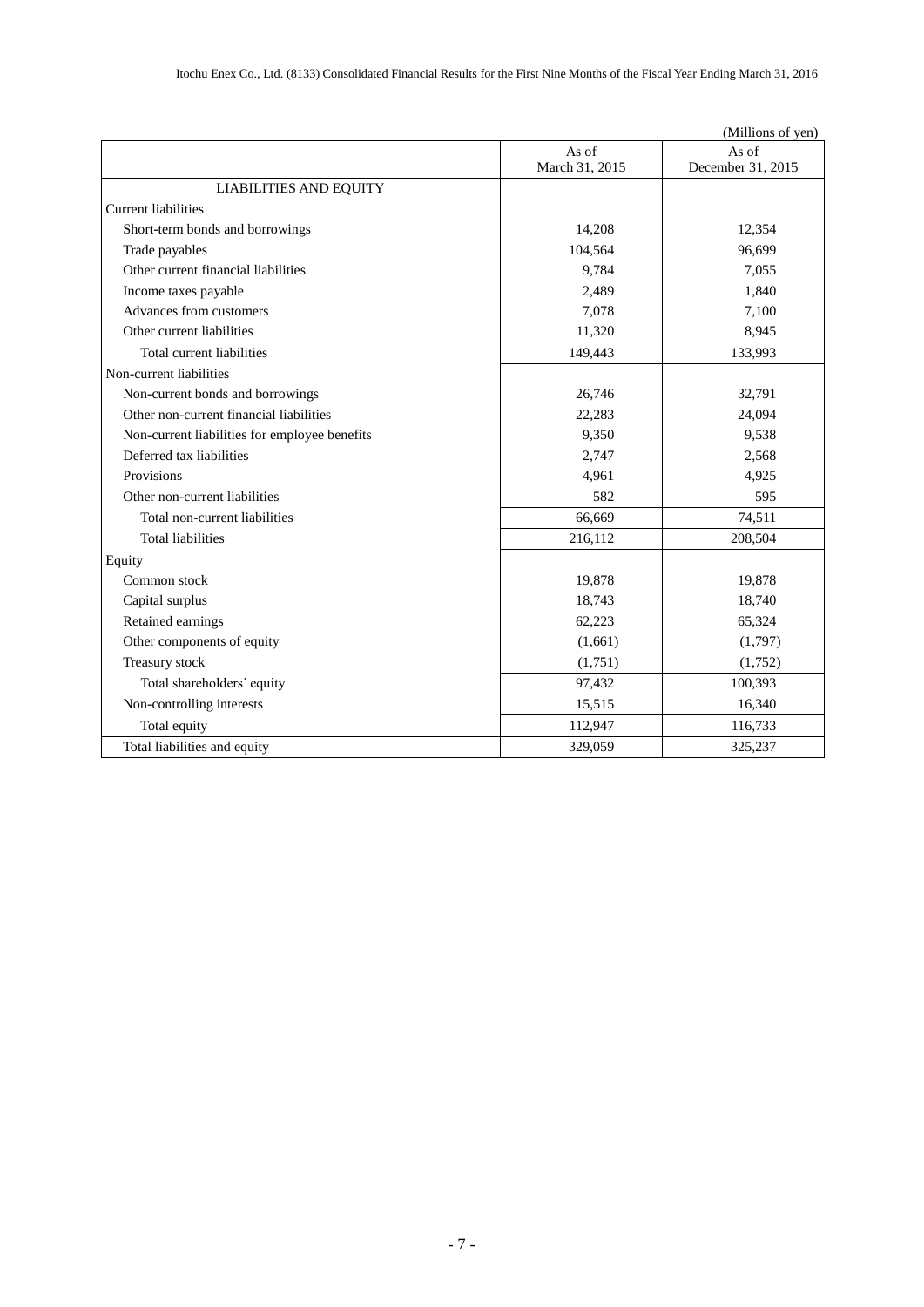# **(2) Condensed Quarterly Consolidated Statement of Comprehensive Income**

|                                                                 |                                        | (Millions of yen)                      |
|-----------------------------------------------------------------|----------------------------------------|----------------------------------------|
|                                                                 | Nine months ended<br>December 31, 2014 | Nine months ended<br>December 31, 2015 |
| Revenue                                                         | 725,237                                | 555,791                                |
| Cost of sales                                                   | (663,994)                              | (490, 457)                             |
| Gross profit                                                    | 61,243                                 | 65,334                                 |
| Other expense                                                   |                                        |                                        |
| Selling, general and administrative expenses                    | (51,268)                               | (54,063)                               |
| Loss from tangible assets, intangible assets and goodwill       | (595)                                  | (184)                                  |
| $Other-net$                                                     | 258                                    | 433                                    |
| Total other expense                                             | (51,605)                               | (53, 814)                              |
| Profit from operating activities                                | 9,638                                  | 11,520                                 |
| Financial income (loss)                                         |                                        |                                        |
| Interest income                                                 | 40                                     | 42                                     |
| Dividends received                                              | 233                                    | 240                                    |
| Interest expense                                                | (628)                                  | (730)                                  |
| Other financial income and costs – net                          | 9                                      | $\Omega$                               |
| Total financial income                                          | (346)                                  | (448)                                  |
| Share of loss of investments accounted for by the equity method | (490)                                  | (299)                                  |
| Profit from sales of investments in subsidiaries and associates | (7)                                    |                                        |
| Profit before tax                                               | 8,795                                  | 10,773                                 |
| Income tax expense                                              | (3,453)                                | (4,047)                                |
| Net profit                                                      | 5,342                                  | 6,726                                  |
| Net profit attributable to Itochu Enex's shareholders           | 4,664                                  | 5,791                                  |
| Net profit attributable to non-controlling interests            | 678                                    | 935                                    |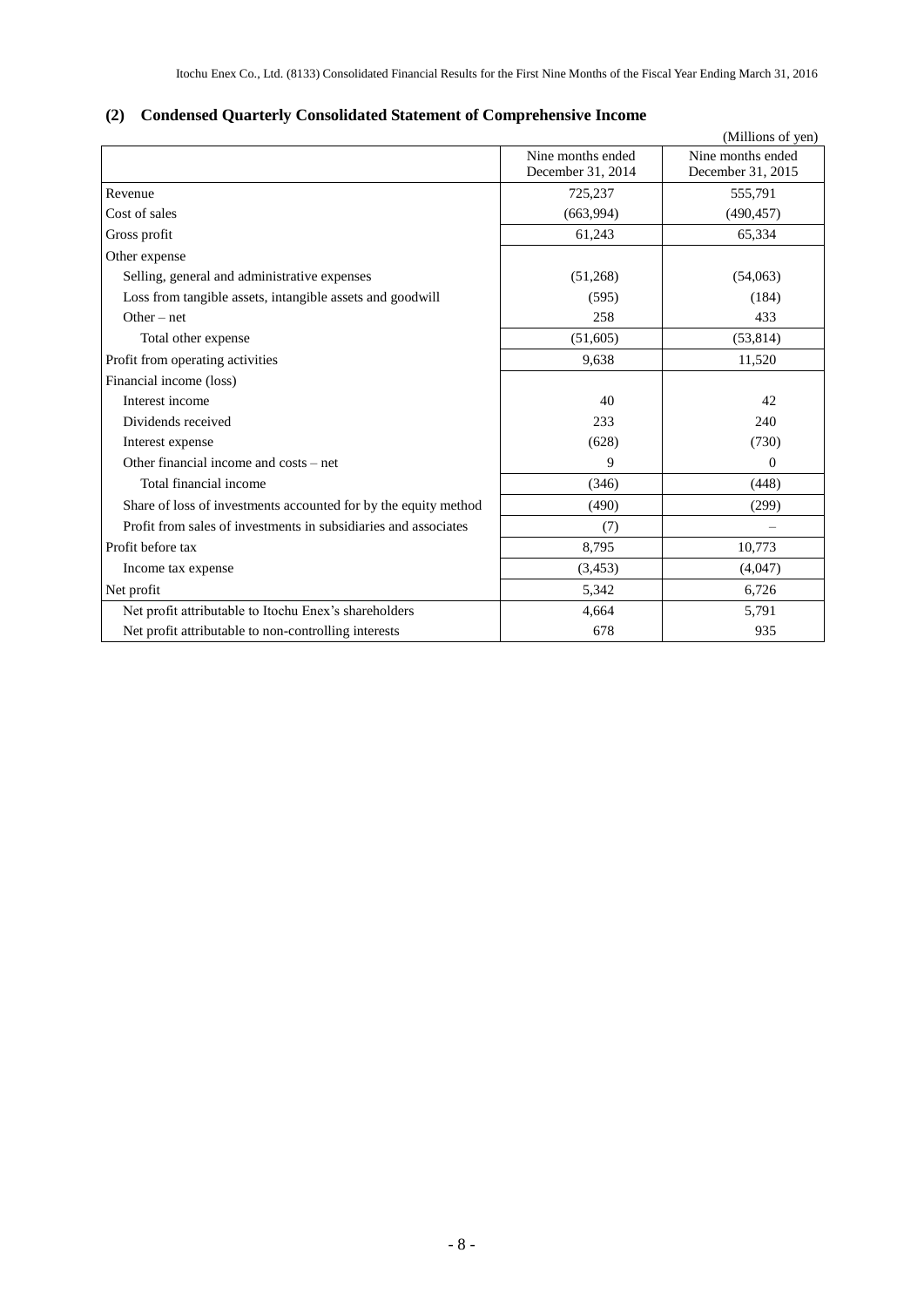|                                                                                |                   | (Millions of yen) |
|--------------------------------------------------------------------------------|-------------------|-------------------|
|                                                                                | Nine months ended | Nine months ended |
|                                                                                | December 31, 2014 | December 31, 2015 |
| Other comprehensive income (net of tax effect)                                 |                   |                   |
| Items that will not be transferred to profit or loss                           |                   |                   |
| <b>FVTOCI</b> financial assets                                                 | 502               | 178               |
| Other comprehensive income in associates accounted for by the<br>equity method | $\overline{0}$    | (0)               |
| Items that may be transferred to profit or loss                                |                   |                   |
| Exchange differences on translating foreign operations                         | 27                | (4)               |
| Cash flow hedges                                                               | (394)             | 133               |
| Other comprehensive income in associates accounted for by the<br>equity method | 130               | (535)             |
| Total other comprehensive income (net of tax effect)                           | 265               | (228)             |
| Comprehensive income                                                           | 5,607             | 6,498             |
| Comprehensive income attributable to Itochu Enex's shareholders                | 4,929             | 5,563             |
| Comprehensive income attributable to non-controlling interests                 | 678               | 935               |

|                                                               |                          | Yen)  |
|---------------------------------------------------------------|--------------------------|-------|
| Earnings per share attributable to Itochu Enex's shareholders |                          |       |
| Basic                                                         | 41.28                    | 51.26 |
| Diluted                                                       | $\overline{\phantom{a}}$ |       |

|                            |          | (Millions of yen) |
|----------------------------|----------|-------------------|
| Total trading transactions | .064,849 | 925               |

(Note) Total trading transactions are presented in accordance with the Japanese accounting practices and represent the total amounts of transactions that the Company and its subsidiaries conducted as a party in contracts and for which they acted as an agent. This item is voluntarily disclosed by the Company for investors' convenience and is not required to be disclosed under International Financial Reporting Standards ("IFRSs").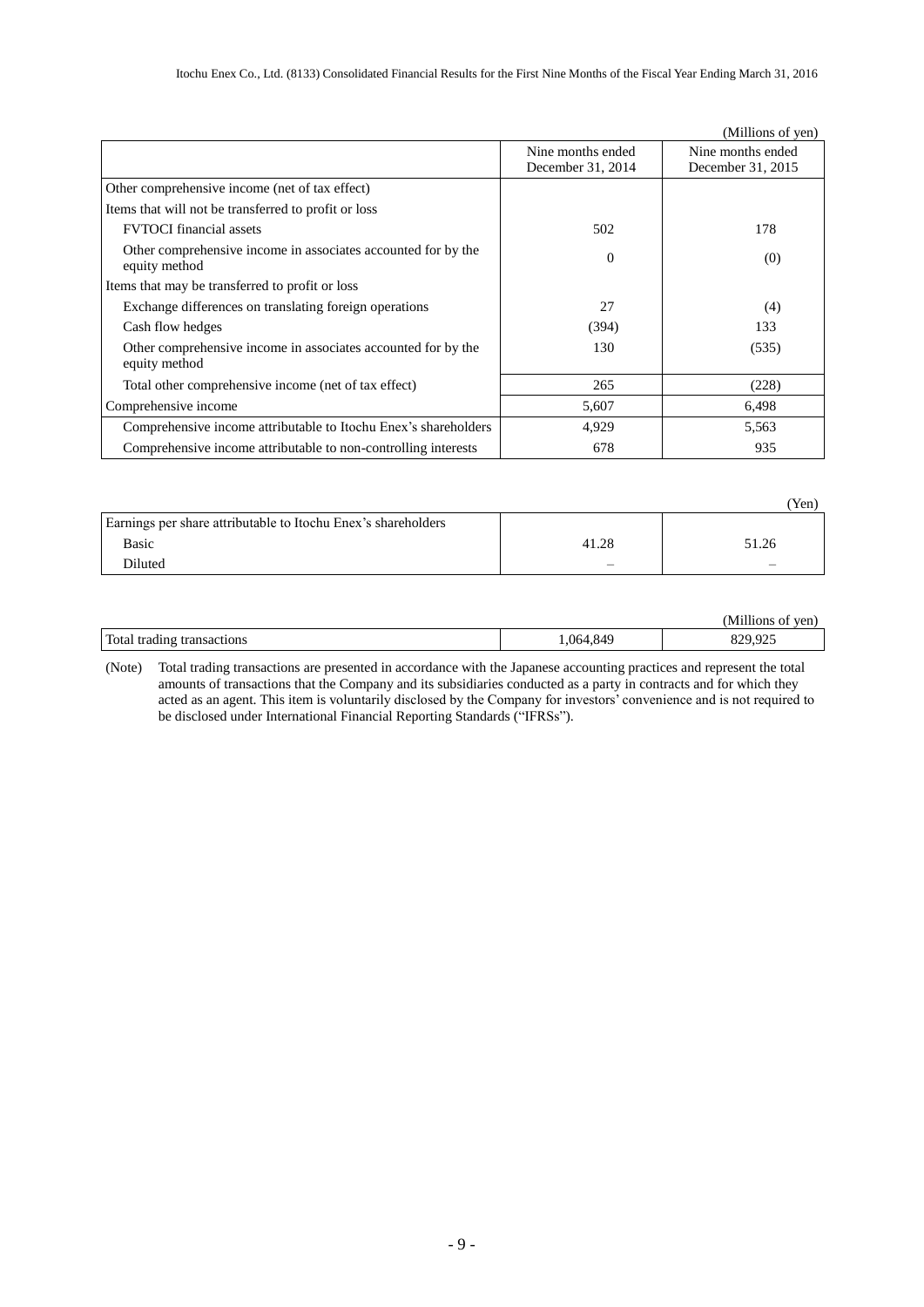# **(3) Condensed Quarterly Consolidated Statement of Changes in Equity**

|                                                                                |                                        | (Millions of yen)                      |
|--------------------------------------------------------------------------------|----------------------------------------|----------------------------------------|
|                                                                                | Nine months ended<br>December 31, 2014 | Nine months ended<br>December 31, 2015 |
| Equity                                                                         |                                        |                                        |
| Common stock                                                                   |                                        |                                        |
| Balance at the beginning of the period                                         | 19,878                                 | 19,878                                 |
| Balance at the end of the period                                               | 19.878                                 | 19.878                                 |
| Capital surplus                                                                |                                        |                                        |
| Balance at the beginning of the period                                         | 18,737                                 | 18,743                                 |
| Acquisition of subsidiary shares from non-controlling interests                |                                        | (3)                                    |
| Balance at the end of the period                                               | 18,737                                 | 18,740                                 |
| Retained earnings                                                              |                                        |                                        |
| Balance at the beginning of the period                                         | 59,377                                 | 62,223                                 |
| Net profit attributable to Itochu Enex's shareholders                          | 4,664                                  | 5,791                                  |
| Transfer from other components of equity                                       | $\overline{2}$                         | (91)                                   |
| Cash dividends                                                                 | (2,599)                                | (2,599)                                |
| Balance at the end of the period                                               | 61,445                                 | 65,324                                 |
| Other components of equity                                                     |                                        |                                        |
| Balance at the beginning of the period                                         | (2,098)                                | (1,661)                                |
| Other comprehensive income attributable to Itochu Enex's<br>shareholders       | 265                                    | (228)                                  |
| Transfer to retained earnings                                                  | (2)                                    | 91                                     |
| Balance at the end of the period                                               | (1, 835)                               | (1,797)                                |
| Treasury stock                                                                 |                                        |                                        |
| Balance at the beginning of the period                                         | (1,750)                                | (1,751)                                |
| Purchase and disposal of treasury stock                                        | (1)                                    | (1)                                    |
| Balance at the end of the period                                               | (1,751)                                | (1,752)                                |
| Total shareholders' equity                                                     | 96,474                                 | 100,393                                |
| Non-controlling interests                                                      |                                        |                                        |
| Balance at the beginning of the period                                         | 9,419                                  | 15,515                                 |
| Net profit attributable to non-controlling interests                           | 678                                    | 935                                    |
| Other comprehensive income attributable to non-controlling<br>interests        | (0)                                    | $\Omega$                               |
| Cash dividends to non-controlling interests                                    | (215)                                  | (110)                                  |
| Changes due to additional acquisition and sale of interests in<br>subsidiaries | 5,550                                  |                                        |
| Balance at the end of the period                                               | 15,431                                 | 16,340                                 |
| Total equity                                                                   | 111,905                                | 116,733                                |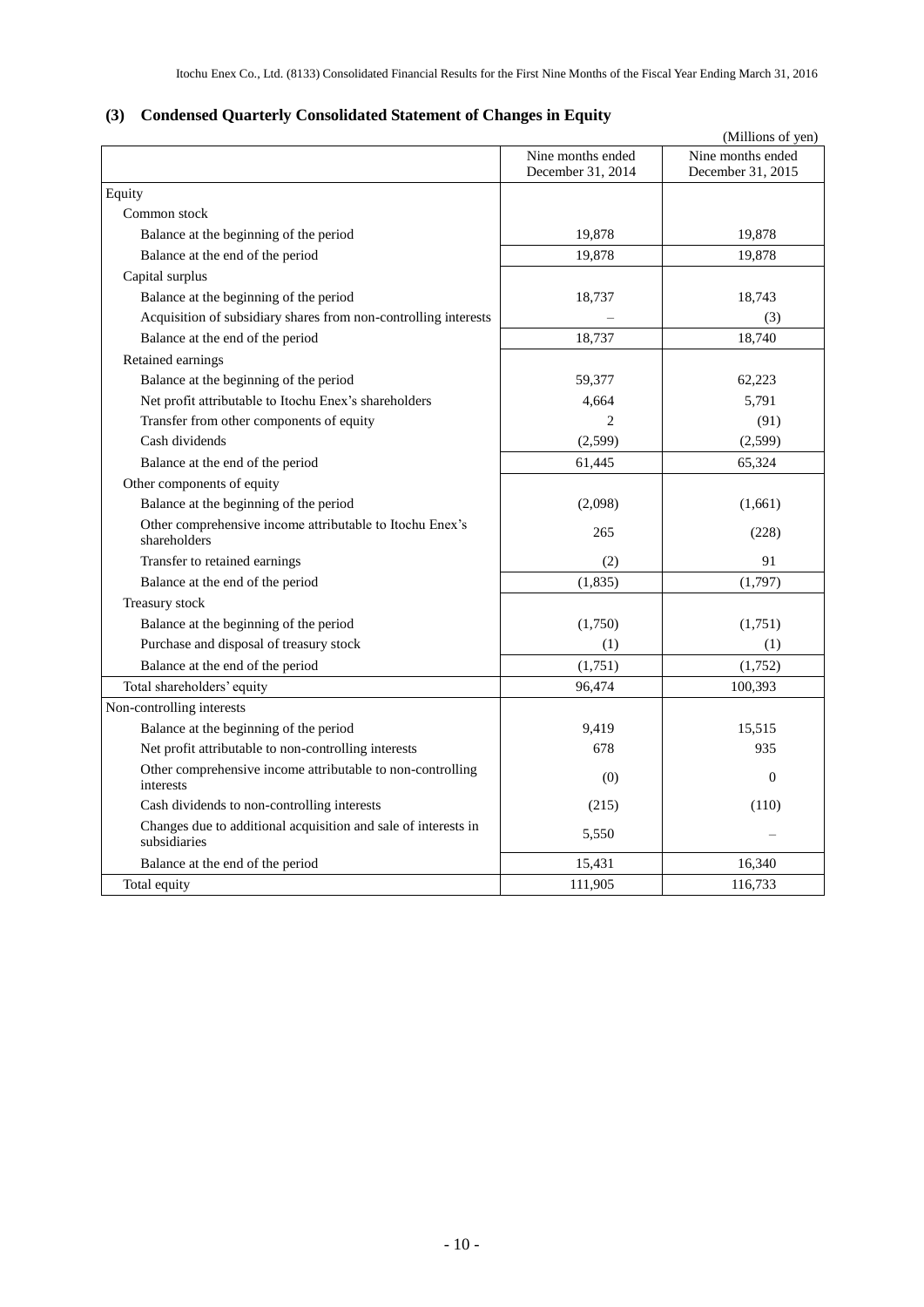# **(4) Condensed Quarterly Consolidated Statement of Cash Flows**

|                                                                                   |                                        | (Millions of yen)                      |
|-----------------------------------------------------------------------------------|----------------------------------------|----------------------------------------|
|                                                                                   | Nine months ended<br>December 31, 2014 | Nine months ended<br>December 31, 2015 |
| Cash flows from operating activities                                              |                                        |                                        |
| Profit before tax                                                                 | 8,795                                  | 10,773                                 |
| Depreciation and amortization                                                     | 7,885                                  | 9,215                                  |
| Loss from tangible assets, intangible assets and goodwill                         | 595                                    | 184                                    |
| Financial income                                                                  | 346                                    | 448                                    |
| Share of loss of investments accounted for by the equity method                   | 490                                    | 299                                    |
| Loss from sales of investments in subsidiaries and associates                     | 7                                      |                                        |
| Decrease in trade receivables                                                     | 10,852                                 | 5,754                                  |
| Decrease in inventories                                                           | 4,391                                  | 5,497                                  |
| Net decrease in trade payables                                                    | (5,935)                                | (8,047)                                |
| Other $-$ net                                                                     | (1,615)                                | (1,631)                                |
| Interest and dividends received                                                   | 493                                    | 417                                    |
| Interest expense                                                                  | (508)                                  | (613)                                  |
| Income taxes paid                                                                 | (6, 335)                               | (3,898)                                |
| Net cash flows provided by operating activities                                   | 19,461                                 | 18,398                                 |
| Cash flows from investing activities                                              |                                        |                                        |
| Purchase of investments accounted for by the equity method                        | (1,400)                                | (4)                                    |
| Proceeds from sales of investments accounted for by the equity<br>method          | 2                                      | 12                                     |
| Purchase of investments                                                           | (313)                                  | (5,143)                                |
| Proceeds from sales of investments                                                | 932                                    | 1,277                                  |
| Acquisition of subsidiaries, net of cash acquired                                 | (2,202)                                | (1,690)                                |
| Payment for loans receivable                                                      | (2, 384)                               | (180)                                  |
| Collection of loans receivable                                                    | 2,611                                  | 218                                    |
| Payments for purchase of property, plant and equipment and<br>investment property | (8,940)                                | (8, 866)                               |
| Proceeds from sales of property, plant and equipment and<br>investment property   | 664                                    | 732                                    |
| Purchase of intangible assets                                                     | (1, 492)                               | (985)                                  |
| Proceeds from sales of intangible assets                                          | 82                                     | 49                                     |
| Other $-$ net                                                                     | 688                                    | (133)                                  |
| Net cash flows used in investing activities                                       | (11, 752)                              | (14, 713)                              |
| Cash flows from financing activities                                              |                                        |                                        |
| Proceeds from bonds and borrowings                                                | 2,580                                  | 8,315                                  |
| Repayments of bonds and borrowings                                                | (3,184)                                | (8,246)                                |
| Net increase (decrease) in short-term borrowings                                  | 3,579                                  | 1,729                                  |
| Cash dividends                                                                    | (2,599)                                | (2,599)                                |
| Cash dividends paid to non-controlling interests                                  | (215)                                  | (110)                                  |
| Other $-$ net                                                                     | $\overline{0}$                         | (1)                                    |
| Net cash flows used in financing activities                                       | 161                                    | (912)                                  |
| Net increase (decrease) in cash and cash equivalents                              | 7,870                                  | 2,773                                  |
| Cash and cash equivalents at the beginning the period                             | 14,251                                 | 16,184                                 |
| Increase in cash and cash equivalents resulting from merger                       |                                        | 77                                     |
| Effect of exchange rate changes on cash and cash equivalents                      | 123                                    | 5                                      |
| Cash and cash equivalents at the end of the period                                | 22,244                                 | 19,039                                 |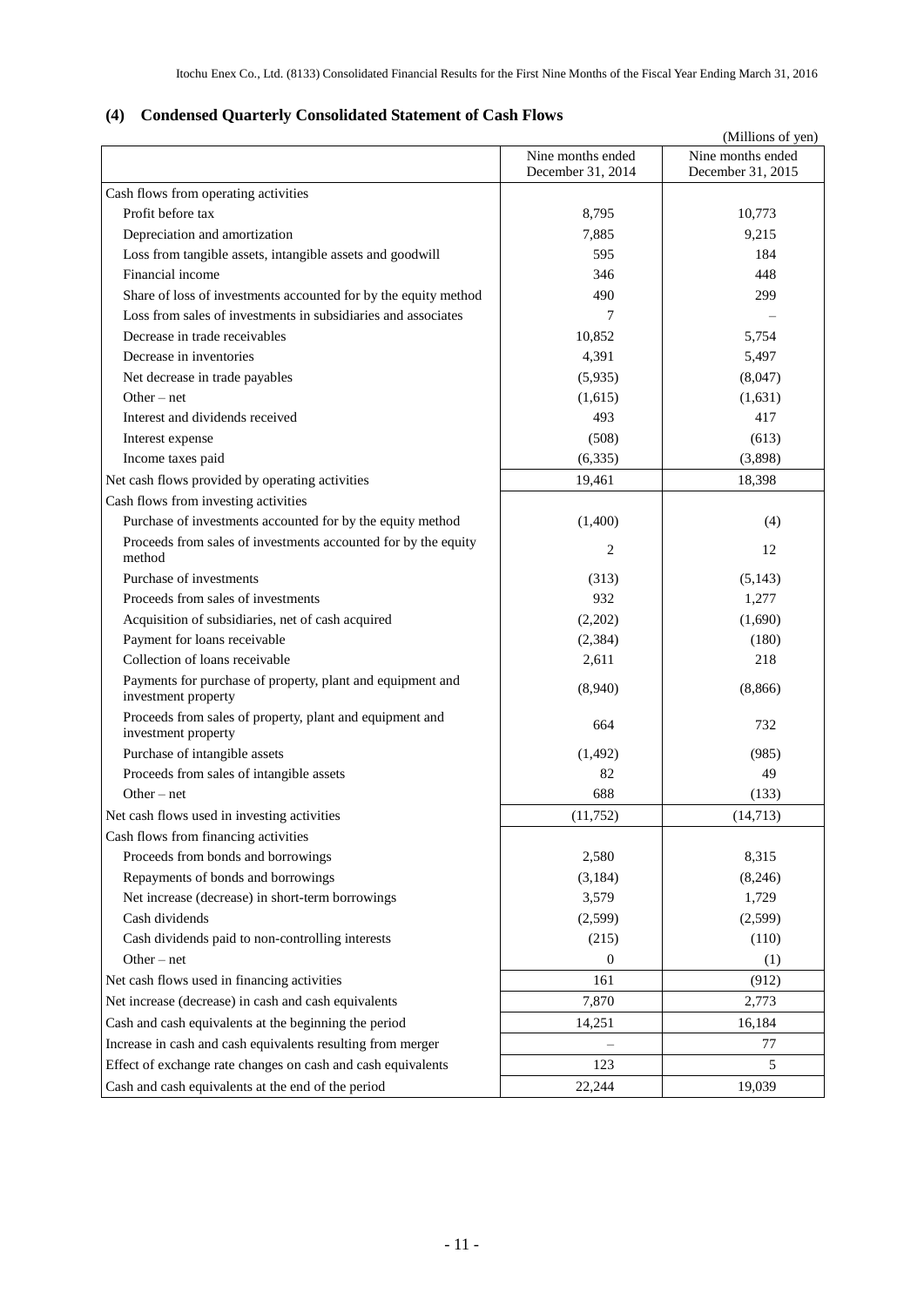#### **(5) Notes on Uncertainties of Entity's Ability to Continue as Going Concern**

No items to report.

#### **(6) Segment Information**

For the nine months ended December 31, 2014

|                                                                |           |          |                    |                 |           |       |           |            | (Millions of yen) |
|----------------------------------------------------------------|-----------|----------|--------------------|-----------------|-----------|-------|-----------|------------|-------------------|
|                                                                |           |          | Reportable segment |                 |           |       |           |            |                   |
|                                                                | Home-Life | Car-Life | Power &<br>Utility | Energy<br>Trade | Total     | Other | Total     | Adjustment | Consoli-<br>dated |
| Revenue                                                        |           |          |                    |                 |           |       |           |            |                   |
| Revenue from<br>external customers                             | 77,942    | 460,548  | 25,433             | 161,222         | 725,145   | 92    | 725,237   |            | 725,237           |
| Intersegment<br>revenue                                        | 533       | 1,122    |                    | 561             | 2,216     | 176   | 2,392     | (2,392)    |                   |
| Total revenue                                                  | 78,475    | 461,670  | 25,433             | 161,783         | 727,361   | 268   | 727,629   | (2,392)    | 725,237           |
| Gross profit                                                   | 17,644    | 33,046   | 4,810              | 5,650           | 61,150    | 93    | 61,243    | -          | 61,243            |
| Profit from<br>operating activities                            | 1,166     | 2,707    | 3,117              | 1,847           | 8,837     | 8     | 8,845     | 793        | 9,638             |
| Profit before tax                                              | 782       | 2,382    | 3,022              | 1,798           | 7,984     | 9     | 7,993     | 802        | 8,795             |
| Net profit<br>attributable to<br>Itochu Enex's<br>shareholders | 49        | 1,338    | 1,595              | 1,155           | 4,137     | (21)  | 4,116     | 548        | 4,664             |
| Other items                                                    |           |          |                    |                 |           |       |           |            |                   |
| Total assets                                                   | 61,341    | 146,983  | 51,395             | 87,927          | 347,646   | 147   | 347,793   | 18,127     | 365,920           |
| Total trading<br>transactions                                  | 81,355    | 489,745  | 28,374             | 465,242         | 1,064,716 | 133   | 1,064,849 |            | 1,064,849         |

(Note) Intersegment transactions have been conducted at ordinary transaction prices.

The adjustment of ¥548 million to net profit attributable to Itochu Enex's shareholders represents corporate profit (loss) not allocated to reportable segments.

The adjustment of ¥18,127 million to total assets represents corporate assets not allocated to reportable segments.

―Total trading transactions‖ is an item voluntarily disclosed by the Company and represents the amount of net sales in accordance with Japanese accounting practices.